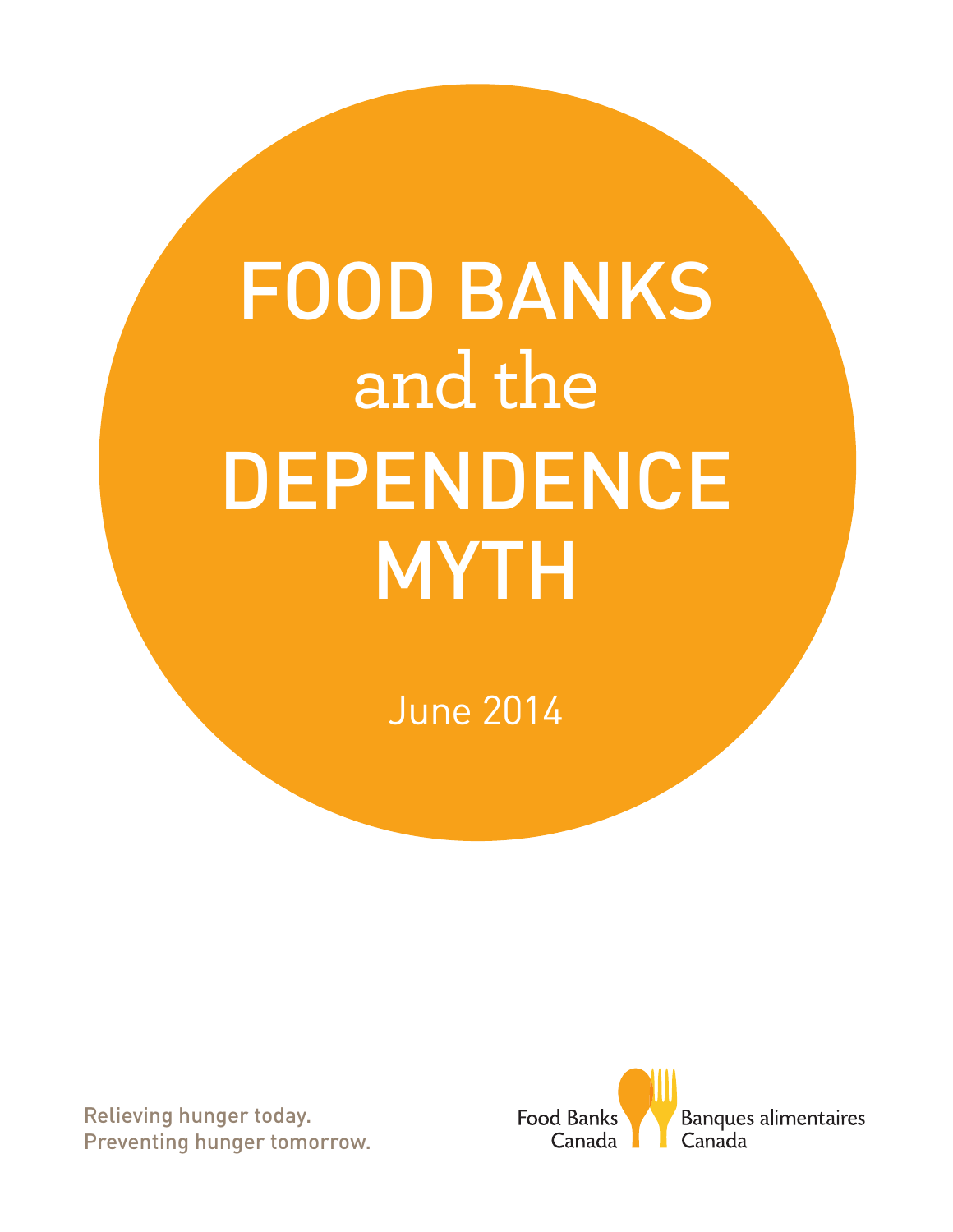**THE IDEA that food banks create dependence** among the people they help is a common one. Many see food banks as providing – to use a well-worn phrase – a "hand out, not a hand up." Examples of this idea are not hard to find:

" Food banks can create a sense of dependence and keep recipients from figuring out their own options, building their own networks and developing their own skills…"1 - London Free Press, April 17, 2011

Does our present food bank system that is supposed to be a mere safety net, actually create a dependence upon it by its patrons? … I think they do..."2 -Ottawa West End Community Chaplaincy

The problem with food banks is that they are not proactive. Like many charities, they do not solve the problem of poverty. Instead, they exacerbate it by making people dependent."3

-S. Richardson

" Giving away this food also creates new forms of dependency (on the food banks), an anathema to those on the right when it takes the form of public dependency on social assistance."4

-G. Riches

" Loaves & Fishes sees its mission as providing a hand up in a crisis, not a hand out which fosters dependency upon our program as a regular food source. Therefore, clients are screened to determine need and may only visit a pantry once every thirty days to prevent dependency."5

-Loaves and Fishes, Charlotte NC

" Food banks are an emergency food service: to prevent dependency on food banks our clients are entitled to up to three consecutive food bank vouchers."6 -Trussell Trust, United Kingdom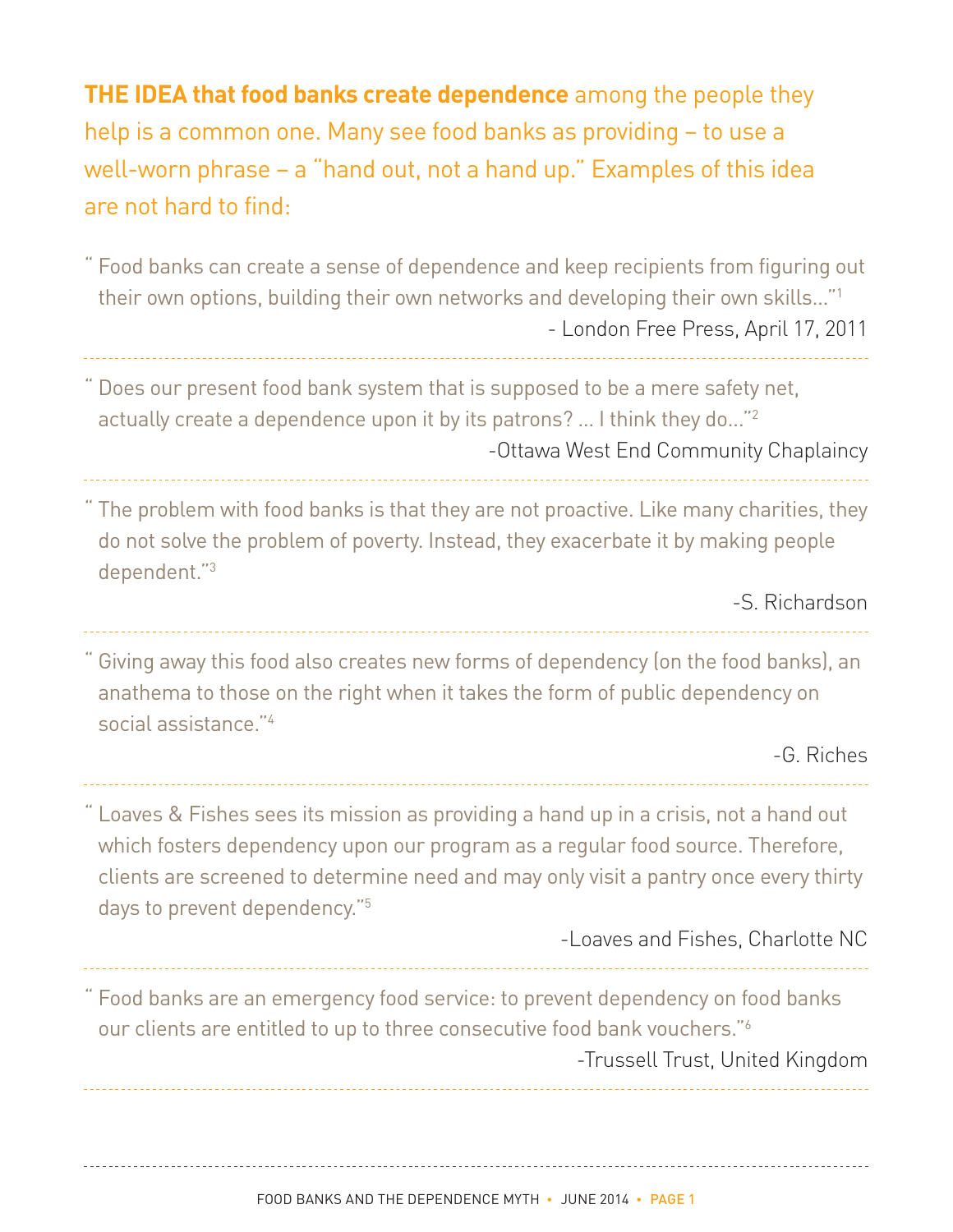**THE BELIEF at the root of these statements** seems to be that the act of receiving food from a food bank somehow makes a person less likely or less able, on their own, to make an effort to earn the money required to purchase the food they need without help. Put simply, it says: *food banks make people lazy.*

### SO HOW DOES THIS BELIEF HOLD UP UNDER THE FACTS? LET'S LOOK AT A FEW INSTRUCTIVE PIECES OF DATA:

### CALGARY FOOD BANK

The Calgary Food Bank, in operation since 1982, distributes 15 million lbs of food per year in Calgary and southern Alberta. In partnership with other city agencies, the food bank helps more than 100,000 people and families within the city (population 1.1. million) each year. $7$ 

Between 2000 and 2009, 165,000 people accessed the food bank's 11th Street location directly. On average, clients received food six times in total – that is, six times over the course of nine years. Further, one in three of those helped received food only one time in those nine years. While there are certainly those who have needed help for longer periods, short-term use is clearly the rule.<sup>8</sup>

The distinction between those who have received food less than ten times, and those who received food ten or more times between 2000 and 2009, is instructive:

### VISITS PER PERSON, 2000-2009, CALGARY FOOD BANK 100% 80% OF CLIENTS PERCENT OF CLIENTS 60% PERCENT 40% 20% FEWER THAN 10 10 OR MORE NUMBER OF FOOD BANK VISITS

### FEED NOVA SCOTIA

FEED NOVA SCOTIA, which was founded as the Metro Food Bank Society in Halifax in 1984, distributes nearly 5 million lbs of food to charitable organizations across Nova Scotia each year.

In 2012, the network provided food to 18,272 households (containing 37,449 individuals) across the province. Although the general rule is that a household can ask for food once per month, 55% requested help fewer than 7 times during the year, with 45% receiving food more often. On average, client households in Nova Scotia received food five times over the course of 2012.<sup>9</sup>

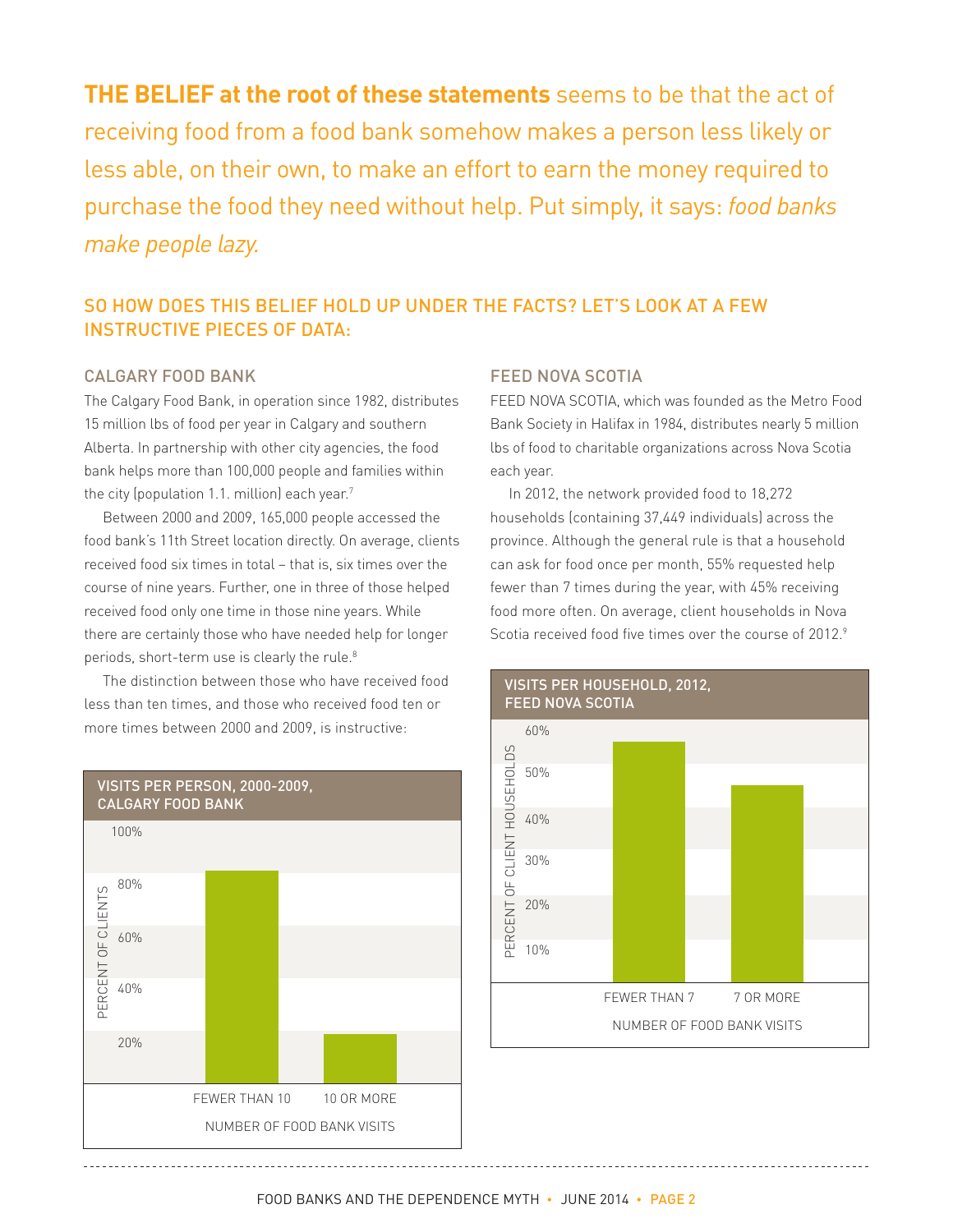#### HUNGERCOUNT 2013

At the national level, information from the 2013 *HungerCount* study (with information from more than 1,800 food banks) suggests that there is a continual flow of people into and then away from food banks, with a minority accessing help for longer periods:

- Every month, 78,000 people receive food from a food bank for the first time, accounting for nearly 1 in 10 of those helped each month.<sup>10</sup> Given that food bank use goes up and down with economic cycles rather than simply increasing year after year,<sup>11</sup> and that usage is relatively stable through any given year,<sup>12</sup> we know that these new clients in large part replace those who have stopped asking for help.
- Over the twelve months of 2013, first-time clients accounted for more than half of those assisted overall – 930,000 of the 1.7 million people helped by food banks had not stepped inside a food bank prior to 2013.<sup>13</sup> The flip side of this fact is that an equivalent number stopped using a food bank in 2013.



**GIVEN THE DATA PRESENTED HERE, we can confidently say that the food bank-dependence theory is false.** Nevertheless, the theory deserves closer attention: just what is it really saying? It seems to suggest that all it takes is three or four days' worth of free food to make a person unable to care for themselves; that people lose the will to improve their lives because they got a bit of help; that people, on the whole, lack resilience.

This kind of thinking has real consequences. The corrosive idea that aid leads to dependence is central to the debate about how to best address food insecurity and poverty in Canada and elsewhere. On one side of this debate are those who criticize food banks and other charitable agencies because of a misguided belief that they make people soft, or that they reward laziness – the very same argument that

is often used to criticize social programs. On the other side of the debate are those who believe that the overwhelming majority of people want to better themselves and their lives, and will use the help that is available only for as long as they need it. The facts about food bank use are clearly on the second side of this debate.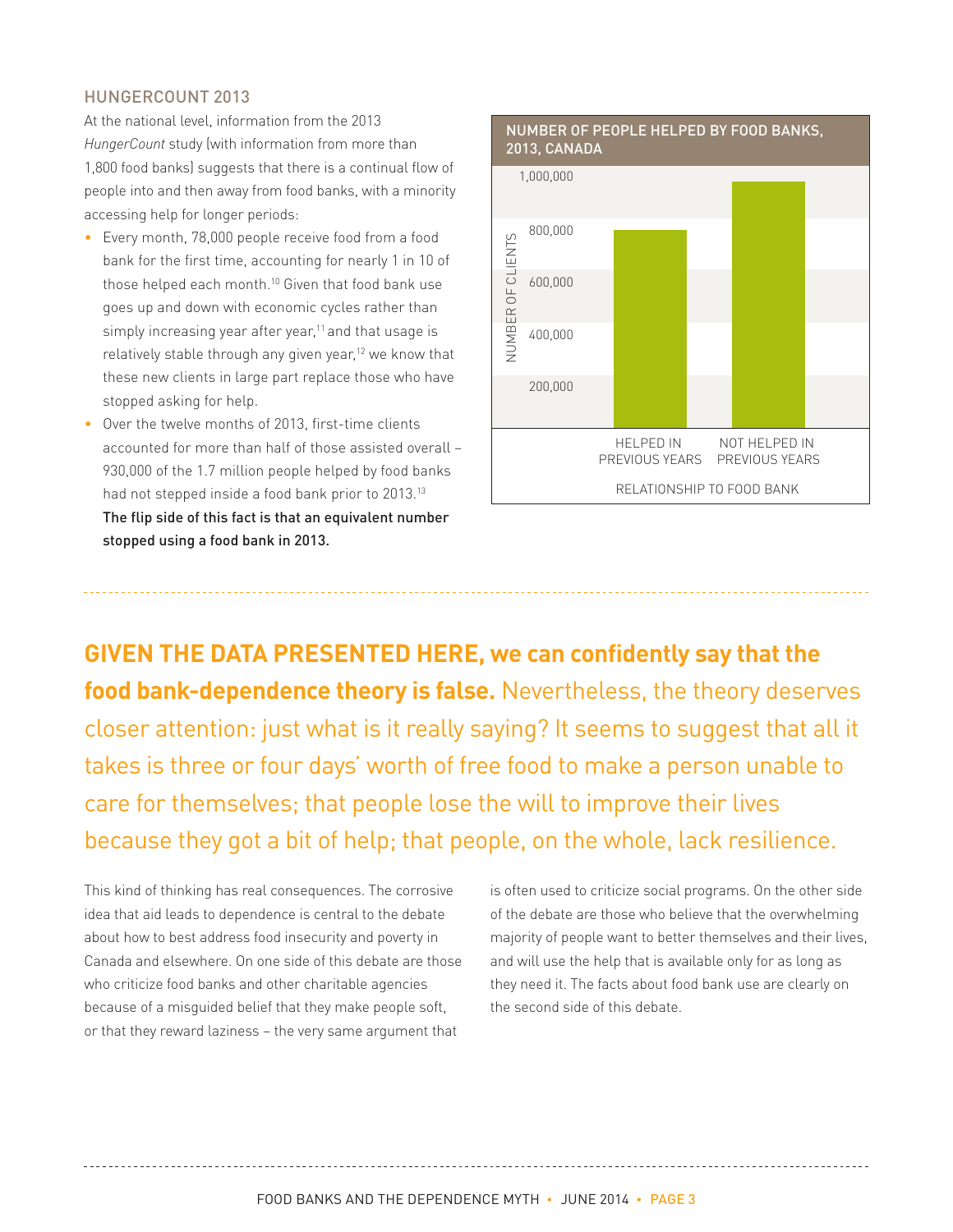### ENDNOTES

- 1 D. Van Brenk (2011). *Heroes or villains?* London Free Press, Tuesday April 17. http://www.lfpress.com/news/ london/2011/09/29/18760506.html.
- 2 Ottawa West End Community Chaplaincy (d/u). *Food bank study.* http://www.owecc.org/publications.html.
- 3 S. Richardson (2005). *Food insecurity in Canada : Food banks, injustice, and social inequality.* http://www.tigweb.org/youth-media/panorama/article. html?ContentID=5791.
- 4 G. Riches (1986). *Food banks and the welfare crisis.*  Ottawa: Canadian Council on Social Development. See page 122.
- 5 Loaves and Fishes, Charlotte NC (d/u). *Q & A.*  http://www.loavesandfishes.org/questions-andanswers.php.
- 6 Trussell Trust (2013). *The Trussell Trust's UK food bank network.* http://www.trusselltrust. org/resources/documents/Press/ TrussellTrustFoodbanksMay2013Small.pdf.
- 7 Calgary Food Bank (2013). *2012 Annual Report.* http://www.calgaryfoodbank.com/calgary-food-bank-2012-annual-report.
- 8 Calgary Food Bank (d/u). *Feeding hungry Calgarians: A closer look at the people we serve (Executive Summary).* Calgary Food Bank.
- 9 FEED NOVA SCOTIA (2013). *2013 Annual Report.* http:// www.feednovascotia.ca/images/2013\_Annual\_Report. pdf.
- 10 Food Banks Canada (2013). *HungerCount 2013.* http:// foodbankscanada.ca/getmedia/b2aecaa6-dfdd-4bb2- 97a4-abd0a7b9c432/HungerCount2013.pdf.aspx?ext=. pdf. Toronto: Food Banks Canada.

11 Ibid.

- 12 Based on information from Food Banks Canada internal research.
- 13 For those who are interested, here's the math behind these statements:

 1.7 million individuals = ((833,098 – 77,920) + (77,290 \* 12)), or: separate individuals helped in March, minus those helped for the first time, plus individuals helped for the first time multiplied by 12 months.

 930,000 = 77,920 \* 12, or: individuals helped for the first time in March multiplied by 12 months.

 The following chart illustrates how the number of new clients each month adds to the number who had not been helped in previous years; where the orange indicates the number of first-time clients in a given month, and where the green illustrates the sum of monthly first-time clients over the course of 12 months.



# NUMBER OF FOOD BANK CLIENTS HELPED